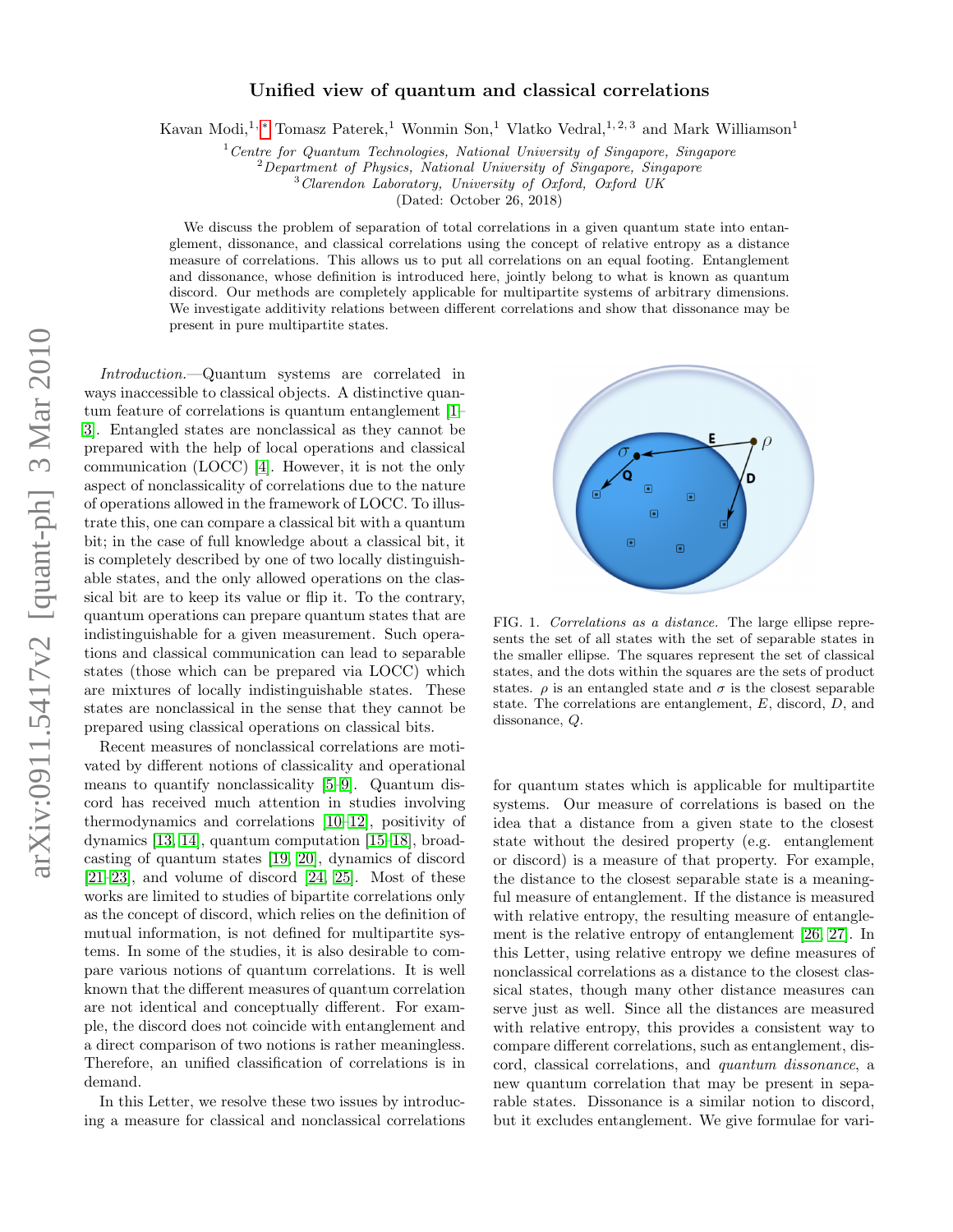

<span id="page-1-0"></span>FIG. 2. Correlations in a quantum state. An arrow from x to y,  $x \to y$ , indicates that y is the closest state to x as measured by the relative entropy  $S(x||y)$ . The state  $\rho \in \mathcal{E}$ (the set of entangled states),  $\sigma \in \mathcal{S}$  (the set of separable states),  $\chi \in \mathcal{C}$  (the set of classical states), and  $\pi \in \mathcal{P}$  (the set of product states). The distances are entanglement,  $E$ , quantum discord, D, quantum dissonance, Q, total mutual information,  $T_{\rho}$  and  $T_{\sigma}$ , and classical correlations,  $C_{\sigma}$  and  $C_{\rho}$ . All relative entropies, except for entanglement, reduce to the differences in entropies of y and x,  $S(x||y) = S(y) - S(x)$ . With the aid of  $L_{\rho}$  and  $L_{\sigma}$  the closed path are additive, i.e. Eq. [5.](#page-2-0)

ous correlations and show additivity and subadditivity of correlations. We find that a pure multipartite state, the W state, contains dissonance along with entanglement unlike the general bipartite pure state case. Finally, we compare our results with the original definition of discord [\[5,](#page-3-4) [6\]](#page-3-13) and measurement induced disturbance [\[9\]](#page-3-5).

Definitions.—We begin by providing the definitions of the states discussed in this Letter. A product state of Npartite system, a state with no correlations of any kind, has the form of  $\pi = \pi_1 \otimes \cdots \otimes \pi_N$ , where  $\pi_n$  is the reduced state of the nth subsystem. The set of product states,  $P$ , is not a convex set in the sense a mixture of product states may not be another product state. The set of classical states,  $C$ , contains mixtures of locally distinguishable states  $\chi = \sum_{k_n} p_{k_1...k_N} |k_1...k_N\rangle \langle k_1...k_N| =$  $\sum_{\vec{k}} p_{\vec{k}} | \vec{k} \rangle \langle \vec{k} |$ , where  $p_{\vec{k}}$  is a joint probability distribution and local states  $|k_n\rangle$  span an orthonormal basis. The correlations of these states are identified as classical cor-relations [\[5](#page-3-4)[–7,](#page-3-14) [28\]](#page-4-7). Note that  $\mathcal C$  is not a convex set; mixing two classical states written in different bases can give rise to a nonclassical state. The set of separable states,  $S$ , is convex and contains mixtures of the form  $\sigma = \sum_i p_i \pi_1^{(i)} \otimes \cdots \otimes \pi_N^{(i)}$ . These states can be prepared using only local quantum operations and classical communication [\[29\]](#page-4-8) and can possess nonclassical features [\[5,](#page-3-4) [6\]](#page-3-13). The set of product states is a subset of the set of classical states which in turn is a subset of the set of separable states. Finally, entangled states are all those which do not belong to the set of separable states. The set of entangled states,  $\mathcal{E}$ , is not a convex set either.

The relative entropy between two quantum states  $x$ and y is defined as  $S(x||y) \equiv -\text{tr}(x \log y) - S(x)$ , where  $S(x) \equiv -\text{tr}(x \log x)$  is the von Neumann entropy of x.

The relative entropy is a non-negative quantity and due to this property it often appears in the context of distance measure though technically it is not a distance, e.g. it is not symmetric. In Fig. [2,](#page-1-0) we present all possible types of correlations present in a quantum state  $\rho$ .  $T_{\rho}$  is the total mutual information of  $\rho$  given by the distance to the closest product state. If  $\rho$  is entangled, its entanglement is measured by the relative entropy of entanglement, E, which is the distance to the closest separable state  $\sigma$ . Having found  $\sigma$ , one then finds the closest classical state,  $\chi_{\sigma}$ , to it. This distance, denoted by Q, contains the rest of nonclassical correlations (it is similar to discord [\[5,](#page-3-4) [6\]](#page-3-13) but entanglement is excluded). We call this quantity quantum dissonance. Alternatively, if we are interested in discord [\[30\]](#page-4-9), D, then we find the distance between  $\rho$ and closest classical state  $\chi_{\rho}$ . Summing up, we have the following nonclassical correlations:

$$
E = \min_{\sigma \in \mathcal{S}} S(\rho || \sigma) \quad \text{(entanglement)}, \tag{1}
$$

<span id="page-1-1"></span>
$$
D = \min_{\chi \in \mathcal{C}} S(\rho || \chi) \quad \text{(quantum discord)}, \tag{2}
$$

$$
Q = \min_{\chi \in \mathcal{C}} S(\sigma || \chi) \quad \text{(quantum dissonance)}.
$$
 (3)

Next, we compute classical correlations as the minimal distance between a classically correlated state,  $\chi$ , and a product state,  $\pi$ :  $C = \min_{\pi \in \mathcal{P}} S(\chi || \pi)$ . Finally, we compute the quantities labeled  $L_{\rho}$  and  $L_{\sigma}$  in Fig. [2,](#page-1-0) which give us additivity conditions for correlations.

Distances.—We present formulae for the quantities in Fig. [2](#page-1-0) beginning with Lemma 1 which describes how we find the closest product state.

Lemma 1. The closest product state of any generic state,  $\rho$ , as measured by relative entropy, is its reduced states in the product form, i.e.  $\pi_{\rho} = \pi_1 \otimes \cdots \otimes \pi_N$ .

*Proof.* Assume that some state,  $\alpha = \alpha_1 \otimes \cdots \otimes \alpha_N$ , is the closest product state to  $\rho$ . Then consider the difference:  $S(\rho||\pi_{\rho}) - S(\rho||\alpha) \geq 0$ . Using the linearity of trace and additivity of log function we have the identity  $tr(\rho \log(\alpha_1 \otimes \alpha_2)) = tr(tr_2(\rho) \log \alpha_1) + tr(tr_1(\rho) \log \alpha_2).$ Applying this identity to both terms of the inequality we have  $\sum_i S(\pi_i || \pi_i) - S(\pi_i || \alpha_i)0 = -S(\pi_\rho || \alpha) \geq 0$ , a negative quantity with equality if only if  $\pi_{\rho} = \alpha$ . Therefore, for all states  $\rho$  we find  $\min_{\alpha \in \mathcal{P}} S(\rho || \alpha) = S(\rho || \pi_{\rho}).$ 

Theorem 1. The relative entropy of a generic state,  $\rho$ , and its reduced states in the product form,  $\pi_{\rho}$ , is the total mutual information.

Proof. Using linearity of trace and additivity of log we  $\sum_i -\text{tr}(\pi_i \log \pi_i) + \text{tr}(\rho \log \rho) = S(\pi_\rho) - S(\rho)$ , which is have  $T_{\rho} \equiv S(\rho || \pi_{\rho}) = -\text{tr}(\rho \log(\pi_1 \otimes \cdots \otimes \pi_N) + \rho \log \rho) =$ the total mutual information (see [\[31\]](#page-4-10) and the references within). This quantity is equal to the mutual information for bipartite systems.  $\Box$ 

Classical correlations. The last theorem yields minimal relative entropies for all of the vertical arrows leading to product states in Fig. [2.](#page-1-0) Included are also classical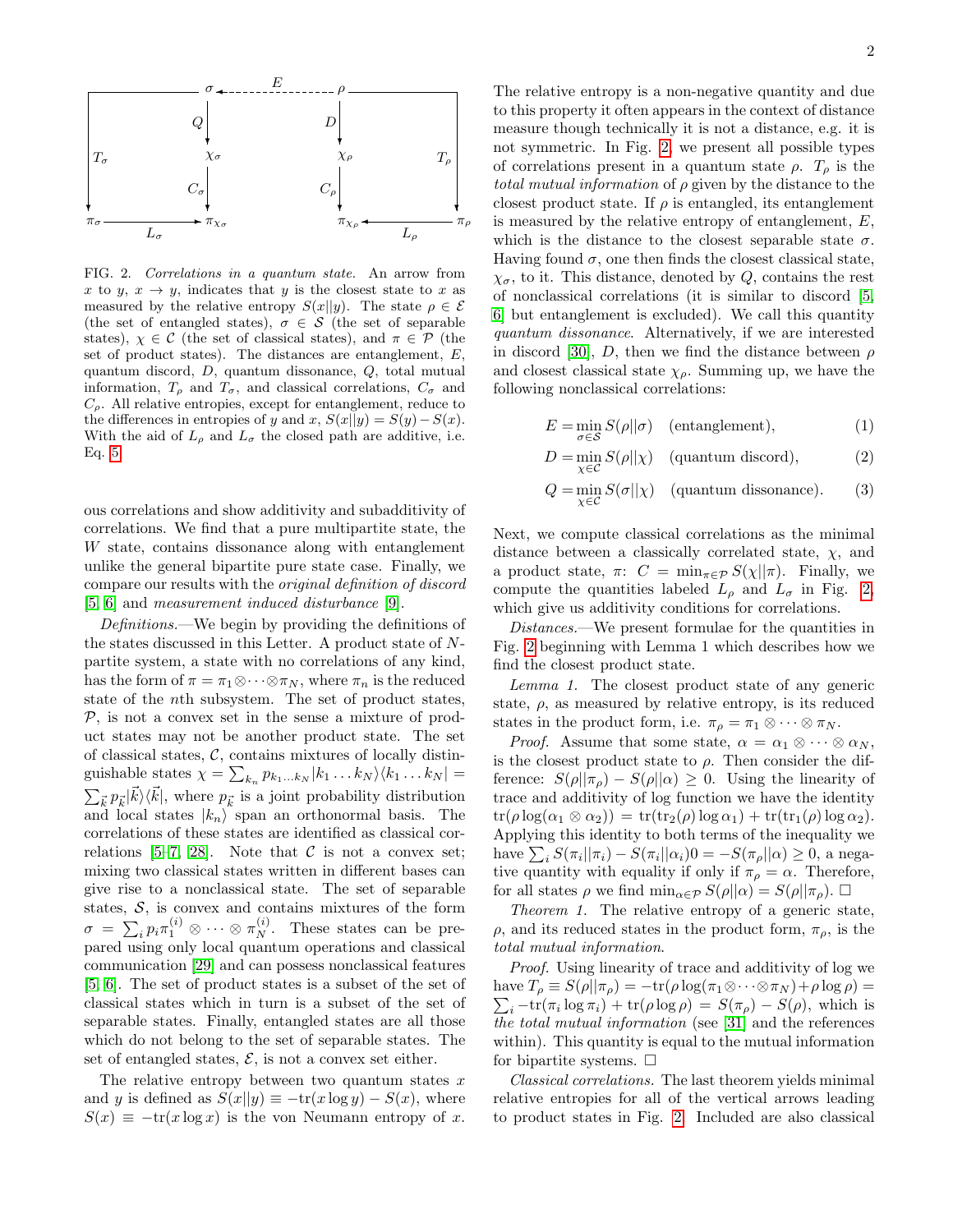correlations given by  $C_{\sigma} = S(\pi_{\chi_{\sigma}}) - S(\chi_{\sigma})$  and  $C_{\rho} =$  $S(\pi_{\chi_{\rho}}) - S(\chi_{\rho}).$ 

Theorem 2. Given a generic state  $\rho$ , the closest classical state is  $\chi_{\rho} = \sum_{\vec{k}} |\vec{k}\rangle \langle \vec{k}|\rho |\vec{k}\rangle \langle \vec{k}|$ , where  $\{|\vec{k}\rangle\}$  forms the eigenbasis of  $\chi_{\rho}$ .

*Proof.* Let  $\chi_{\rho}$  be the closest classical state to  $\rho$ . Any other classical state  $X$  will have more relative entropy (with respect to  $\rho$ ) than  $\chi_{\rho}$ ;  $S(\rho||X) - S(\rho||\chi_{\rho}) \geq 0$  with equality if and only if  $X = \chi_{\rho}$ . Construct X by projecting  $\rho$  in the eigenbasis of  $\chi_{\rho}, X = \sum_{\vec{k}} |\vec{k}\rangle \langle \vec{k}|\rho |\vec{k}\rangle \langle \vec{k}|.$ Evaluate the first term in the inequality above by inserting a complete set of projectors  $\sum_{\vec{k}} |\vec{k}\rangle\langle \vec{k}|$  and using the idempotent property of projectors, the cyclic properties of trace, and the fact that  $|\vec{k}\rangle\langle\vec{k}|$  commute with X to obtain  $S(\rho || X) = -\text{tr}\left(\sum_{\vec{k}} |\vec{k}\rangle \langle \vec{k}| \rho \log X\right) - S(\rho) =$  $-\text{tr}\left(\sum_{\vec{k}}|\vec{k}\rangle\langle\vec{k}|\rho|\vec{k}\rangle\langle\vec{k}|\log X\right)-S(\rho)=S(X)-S(\rho).$  Using the same techniques the second term of the inequality simplifies as  $S(\rho||\chi_{\rho}) = -\text{tr}(X \log \chi_{\rho}) - S(\rho)$ . Finally the inequality becomes  $S(\rho||X) - S(\rho||\chi_{\rho}) = S(X)$  –  $tr(X \log \chi_{\rho}) = -S(X||\chi_{\rho}) \geq 0$ , a negative quantity. The only possibility is  $-\text{tr}(X \log \chi_{\rho}) = S(X) = S(\chi_{\rho})$ , and hence  $X = \chi_{\rho}$ .  $\Box$ 

Discord and dissonance. Theorem 2 yields useful expressions for the quantum discord and quantum dissonance because the minimization of the relative entropy over the classical states is now identical to minimization of the entropy  $S(\chi_x)$  over the choice of local basis  $|\vec{k}\rangle$ :

$$
D = S(\chi_{\rho}) - S(\rho) \quad \text{and} \quad Q = S(\chi_{\sigma}) - S(\sigma), \qquad (4)
$$

where  $S(\chi_x) = \min_{|\vec{k}\rangle} S(\sum_{\vec{k}} |\vec{k}\rangle \langle \vec{k}|x|\vec{k}\rangle \langle \vec{k}|).$ 

*Theorem 3.* The equations for  $L_{\rho}$  and  $L_{\sigma}$  are  $L_{\rho}$  =  $S(\pi_{\chi_{\rho}}) - S(\pi_{\rho})$  and  $L_{\sigma} = S(\pi_{\chi_{\sigma}}) - S(\pi_{\sigma}).$ 

*Proof.* To find the formula for  $L_{\rho}$  we start by evaluat- $\log S(\rho || \pi_{\chi_{\rho}}) = -\text{tr}(\rho \log \pi_{\chi_{\rho}}) - S(\rho)$ . Using the fact that  $\pi_{\chi_{\rho}}$  has the same basis as  $\chi_{\rho}$  and inserting a complete set of projectors in that basis in the first term gives us  $-\text{tr}(\rho \log \pi_{\chi_{\rho}}) = -\text{tr}(\chi_{\rho} \log \pi_{\chi_{\rho}})$ . The additivity of the log and linearity of trace gives  $-\text{tr}(\rho \log \pi_{\chi_{\rho}}) = S(\pi_{\chi_{\rho}})$ . On the other hand we can use the linearity of trace right away to get  $-\text{tr}(\rho \log \pi_{\chi_{\rho}}) = -\text{tr}(\pi_{\rho} \log \pi_{\chi_{\rho}}) = S(\pi_{\chi_{\rho}})$  or  $\pi_{\chi_{\rho}} = |\vec{k}\rangle\langle\vec{k}|\pi_{\rho}|\vec{k}\rangle\langle\vec{k}|$ , where  $\{|\vec{k}\rangle\}$  forms the basis of  $\chi_{\rho}$ . Finally  $L_{\rho} = S(\pi_{\rho} || \pi_{\chi_{\rho}}) = S(\pi_{\chi_{\rho}}) - S(\pi_{\rho}).$  The proof for the ' $\sigma$ ' side proceeds in the same way.  $\Box$ 

The theorems above give us a method to compute all classical and quantum correlations other than entanglement. Surprisingly, they also give us the following additivity relations for correlations:

$$
T_{\rho} = D + C_{\rho} - L_{\rho}, \quad \text{and} \quad T_{\sigma} = Q + C_{\sigma} - L_{\sigma}. \tag{5}
$$

These relations correspond to the closed paths in Fig. [2](#page-1-0) and mean that the sum of quantum and classical correlations is equal to the sum of total mutual information and the quantities labeled as  $L_{\rho}$  and  $L_{\sigma}$ . Though, there

is no physical interpretation for  $L_{\rho}$  and  $L_{\sigma}$ , yet these quantities play a role in forming relations such as above. Note, above entanglement is present 'within' discord but not by itself. We may wonder how do entanglement, dissonance, and classical correlations compare to the total mutual information.

Examples.—We offer three examples (two with multipartite states) below in which we calculate all possible correlations and find the additivity relations.

1. Bell-diagonal states.– Consider mixed states of two qubits with vanishing Bloch vectors for the reduced operators. They are equivalent up to local unitary operations to Bell diagonal states  $\rho = \sum_{i=1}^{4} \lambda_i |\Psi_i\rangle\langle\Psi_i|$ , where  $\lambda_i$  are ordered in non-increasing size and  $|\Psi_i\rangle$  are the four Bell states.  $\rho$  is entangled when  $\lambda_1 > 1/2$ . The closest separable state is  $\sigma = \sum_{i=1}^{4} p_i |\Psi_i\rangle\langle\Psi_i|$  where  $p_1 = 1/2$  and the remaining probabilities are  $p_i =$  $\lambda_i/(2(1-\lambda_1))$  [\[27\]](#page-4-6). Following the calculation for  $\sigma$  in [\[27\]](#page-4-6) one can show the closest classical states are given by  $\chi = \frac{q}{2} [|\Psi_1\rangle\langle\Psi_1| + |\Psi_2\rangle\langle\Psi_2|] + \frac{1-q}{2} [|\Psi_3\rangle\langle\Psi_3| + |\Psi_4\rangle\langle\Psi_4|],$ with  $q_{\rho} = \lambda_1 + \lambda_2$  and  $q_{\sigma} = p_1 + p_2$ . The product states  $\pi$  are all identical and given by the normalized identity 11/4. Given these states one can calculate entanglement, discord, dissonance and classical correlations. The correlations are subadditive:  $T_{\rho} \geq E + Q + C_{\sigma}$ .

2. W state.– The closest separable state to a bipartite pure entangled state is a classical state [\[27\]](#page-4-6). This means entanglement represents all quantum correlations leading to the additivity relation  $T_{\rho} = E + C_{\rho}$ . Multipartite pure states may contain other nonclassical correlations than entanglement. Consider  $|W\rangle$  state of three qubits  $|W\rangle = \frac{1}{\sqrt{2}}$  $\frac{1}{3}$  (|100) + |010) + |001)). The state is clearly entangled with the closest separable state of the form [\[32\]](#page-4-11),  $\sigma = \frac{8}{27} |000\rangle\langle000| + \frac{12}{27} |W\rangle\langle W| + \frac{6}{27} |\overline{W}\rangle\langle\overline{W}| + \frac{1}{27} |111\rangle\langle111|,$ where  $|\overline{W}\rangle = \frac{1}{\sqrt{2}}$  $\frac{1}{3}(|011\rangle + |101\rangle + |110\rangle)$ . Contrary to the bipartite case,  $\sigma$  is not a classically correlated state. Moreover  $\chi_{\rho}$  and  $\chi_{\sigma}$  are different states obtained by dephasing  $\rho$  in the standard basis for  $\chi_{\rho}$  and  $\sigma$  in the x basis for  $\chi_{\sigma}$ . The correlations in the  $|W\rangle$  are:  $E \approx 1.17$ ,  $D \approx 1.58, Q \approx 0.94, C_{\rho} \approx 1.17, C_{\sigma} \approx 0.36, L_{\rho} = 0,$ and  $L_{\sigma} = 0.24$ . Once again this gives us subadditivity of correlations:  $T_{\rho} > E + Q + C_{\sigma}$ . Entanglement and dissonance are said to jointly belong to discord, but when combined the two are greater than discord in this example,  $D < E + Q$ .

<span id="page-2-0"></span>3. Cluster state.– Cluster state is a pure multipartite state which has been known as a useful resource for measurement based quantum computation [\[33,](#page-4-12) [34\]](#page-4-13). Cluster state for four parties is  $|C_4\rangle = |0+0+\rangle + |1+1+\rangle + |0 1-\rangle+|1-0-\rangle$ . The closest separable state to the cluster state is  $\sigma_{C_4} = \frac{1}{4} (|0+0+\rangle \langle 0+0+| + |1+1+\rangle \langle 1+1+| +$  $|0-1-\rangle$  $\langle 0-1-|+|1-0-\rangle$  $\langle 1-0-|$  [\[32\]](#page-4-11), which is a classical state. The correlations are: entanglement is equal to discord,  $E = 2$ ,  $Q = 0$ , and  $C_{\rho} = 2$  and we also have the additivity relation  $T_{\rho} = E + C_{\rho}$ . It is surprising, in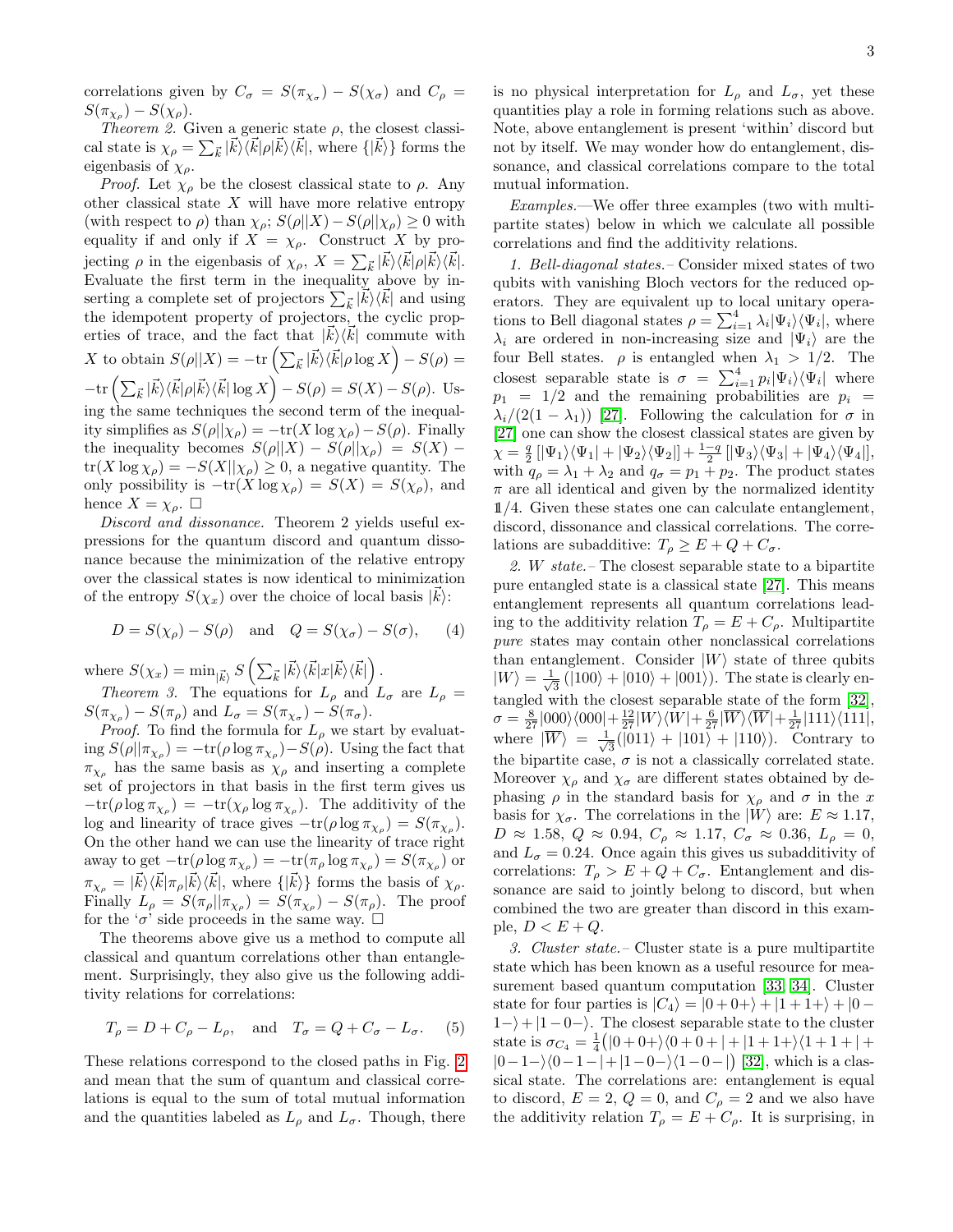light of the previous example, that the correlations in a cluster state behave like the correlations in pure bipartite states.

From the examples above we conjecture that the correlations of a quantum state are subadditive in the sense  $T_{\rho} \geq E + Q + C_{\sigma}$ . The source of the subadditivity may be due to entanglement being less than the difference in the entropies of  $\rho$  and  $\sigma$ , i.e.  $S(\sigma) \geq -\text{tr}(\rho \log \sigma)$ . We have not been able to prove this explicitly nor have we found an example showing the contrary.

Comparison with other measures.—We now compare our measure of quantum correlations with two other measures of nonclassicality, the original quantum discord and measurement induced disturbance.

The original definition of discord [\[5,](#page-3-4) [6\]](#page-3-13) involves bipartite systems with classicality for only one subsystem. We can define a classical state in this manner by restricting the projective operation to one subspace as  $\chi_{\rho} = \sum_{k} |k\rangle\langle k| \otimes 1\!\!1\rho |k\rangle\langle k| \otimes 1\!\!1.$  This does not alter any theorems of this paper. Avoiding minimization for the moment, the equation for original discord is  $\delta = S(\rho_A) - S(\rho) + \sum_k p_k S(|k\rangle\langle k| \otimes$  $\rho_B^k$ ). Using  $S\left(\sum_k p_k |k\rangle\langle k| \otimes \rho_B^k\right) = S(\sum_k p_k S(|k\rangle\langle k| \otimes \rho_B^k))$  with  $S(\sum_k p_k |k\rangle\langle k|) =$  $p_k|k\rangle\langle k|) +$  $k p_k S(|k\rangle\langle k| \otimes \rho_B^k)$  with  $S(\sum_k p_k |k\rangle\langle k|) = S(\text{tr}_B(\chi_\rho))$ and adding and subtracting  $S(\rho_B) = S(\text{tr}_A(\chi_\rho))$  we get  $\delta = S(\pi_{\rho}) - S(\rho) + (S(\chi_{\rho}) - S(\pi_{\chi_{\rho}})) = D - L_{\rho}$  or equivalently  $\delta = T_{\rho} - C_{\rho}$ . This is a remarkably simple relationship between the two forms of discord with the key difference being in minimization. We minimize the quantity D, while for the original discord,  $D-L_{\rho}$  is minimized over all measurements  $|k\rangle\langle k|$ . Also note that this relation may not hold when the original discord is considered with positive operator values measure as the analysis above only considers projective operations.

Measurement induced disturbance (MID) [\[9\]](#page-3-5) is defined as the difference in the mutual information of  $\rho$  and  $\eta = \sum_{ij} |ij\rangle\langle ij|\rho|ij\rangle\langle ij|$ , where  $\{|ij\rangle\}$  form the basis of the product state  $\pi_{\rho}$ . This means both  $\rho$  and  $\eta$ have the same reduced states, leading to the formula  $I(\rho) - I(\eta) = S(\eta) - S(\rho)$  for MID. Once again this is remarkably similar to discord (or dissonance) defined in the Letter. The difference between the two measures is the minimization, as the basis of  $\pi_{\rho}$  may not minimize the relative entropy, i.e.  $S(\eta) \geq S(\chi_{\rho})$ . This can be seen in the following nonclassical two qubit state:  $\rho = (1-q)\sum_{ij} p_{ij} |ij\rangle_{zz} \langle ij| + q \sum_{i} \frac{1}{2} |ii\rangle_{xx} \langle ii|$ . The reduced states of  $\rho$  are diagonal in the z basis and therefore  $\eta$  is given by the diagonal elements of  $\rho$  in that basis. For the values of  $p_{ij}$  near  $\frac{1}{4}$ ,  $\eta$  will nearly be a fully mixed state, but if the value of  $q$  is large enough then the entropy of  $\chi_{\rho}$  will be minimized in a basis that is close to the  $x$  basis. This shows that MID is not the same as relative entropy of discord. When  $L_{\rho} = 0$ , the reduced basis of  $\rho$  and  $\chi_{\rho}$  are the same, and therefore for those states MID is the same as our discord.

Conclusions.—We have discussed the problem of sepa-

ration of total correlations in a given quantum state into quantum entanglement, dissonance, and classical correlations. Quantum entanglement and dissonance, whose novel definition is introduced here, jointly belong to what is known as quantum discord. Putting all correlations on an equal footing has another potential advantage in addition to those discussed in our work. Namely, given that relative entropy between two states tells us how distinguishable they are [\[35\]](#page-4-14), a question arises as to whether this quantity is connected to the efficiency of quantum information processing. Can dissonance, for instance, give us more efficient information processing to what classical correlations allow? Even more fascinatingly, could it be that dissonance is as powerful as entanglement as far as quantum computing is concerned? We hope that our definitions of correlations, which apply to any number of subsystems of arbitrary dimensionality, will provide further stimulus for these important and fundamental questions.

We acknowledge the financial support by the National Research Foundation and the Ministry of Education of Singapore. K.M. thanks L. Aolita and C. Rodríduez-Rosario for helpful conversations.

<span id="page-3-0"></span>∗ [kavmodi@gmail.com](mailto:kavmodi@gmail.com)

- <span id="page-3-1"></span>[1] A. Einstein, B. Podolsky, and N. Rosen, [Phys. Rev.](http://dx.doi.org/10.1103/PhysRev.47.777) 47, 777 (May 1935).
- [2] E. Schrödinger, Naturwissenschaften  $23$ , 844 (12 1935).
- <span id="page-3-2"></span>[3] N. Bohr, [Phys. Rev.](http://dx.doi.org/10.1103/PhysRev.48.696) 48, 696 (Oct 1935).
- <span id="page-3-3"></span>[4] R. Horodecki, P. Horodecki, M. Horodecki, and K. Horodecki, [Reviews of Modern Physics](http://dx.doi.org/10.1103/RevModPhys.81.865) 81, 865 (2009).
- <span id="page-3-4"></span>[5] L. Henderson and V. Vedral, J. Phys. A **34**, 6899 (2001).
- <span id="page-3-13"></span>[6] H. Ollivier and W. H. Zurek, [Phys. Rev. Lett.](http://dx.doi.org/10.1103/PhysRevLett.88.017901) 88, 017901 (Dec 2001).
- <span id="page-3-14"></span>[7] J. Oppenheim, M. Horodecki, P. Horodecki, and R. Horodecki, [Phys. Rev. Lett.](http://dx.doi.org/10.1103/PhysRevLett.89.180402) 89, 180402 (Oct 2002).
- [8] B. Groisman, S. Popescu, and A. Winter, [Phys. Rev. A](http://dx.doi.org/10.1103/PhysRevA.72.032317) 72, 032317 (Sep 2005).
- <span id="page-3-5"></span>[9] S. Luo, [Phys. Rev. A](http://dx.doi.org/10.1103/PhysRevA.77.022301) **77**, 022301 (2008).
- <span id="page-3-6"></span>[10] W. H. Zurek, Phys. Rev. A **67**, 012320 (2003).
- [11] M. Horodecki, P. Horodecki, R. Horodecki, J. Oppenheim, A. Sen(De), U. Sen, and B. Synak-Radtke, [Phys.](http://dx.doi.org/10.1103/PhysRevA.71.062307) [Rev. A](http://dx.doi.org/10.1103/PhysRevA.71.062307) 71, 062307 (Jun 2005).
- <span id="page-3-7"></span>[12] R. Dillenschneider and E. Lutz, arXiv:0803.0467(2008).
- <span id="page-3-8"></span>[13] C. A. Rodriguez-Rosario, K. Modi, A. Kuah, A. Shaji, and E. C. G. Sudarshan, J. Phys. A 41, 205301 (2008).
- <span id="page-3-9"></span>[14] A. Shabani and D. A. Lidar, Phys. Rev. Lett. 102, 100402 (2009).
- <span id="page-3-10"></span>[15] A. Datta, A. Shaji, and C. Caves, Phys. Rev. Lett. 100, 050502 (2008).
- [16] B. P. Lanyon, M. Barbieri, M. P. Almeida, and A. G. White, Phys. Rev. Lett. 101, 200501 (2008).
- [17] A. Datta and S. Gharibian, Phys. Rev. A 79, 042325 (2009).
- <span id="page-3-11"></span>[18] J. Cui and H. Fan, J. Phys. A 43, 045305 (2010).
- <span id="page-3-12"></span>[19] M. Piani, P. Horodecki, and R. Horodecki, Phys. Rev. Lett. 100, 090502 (2008).